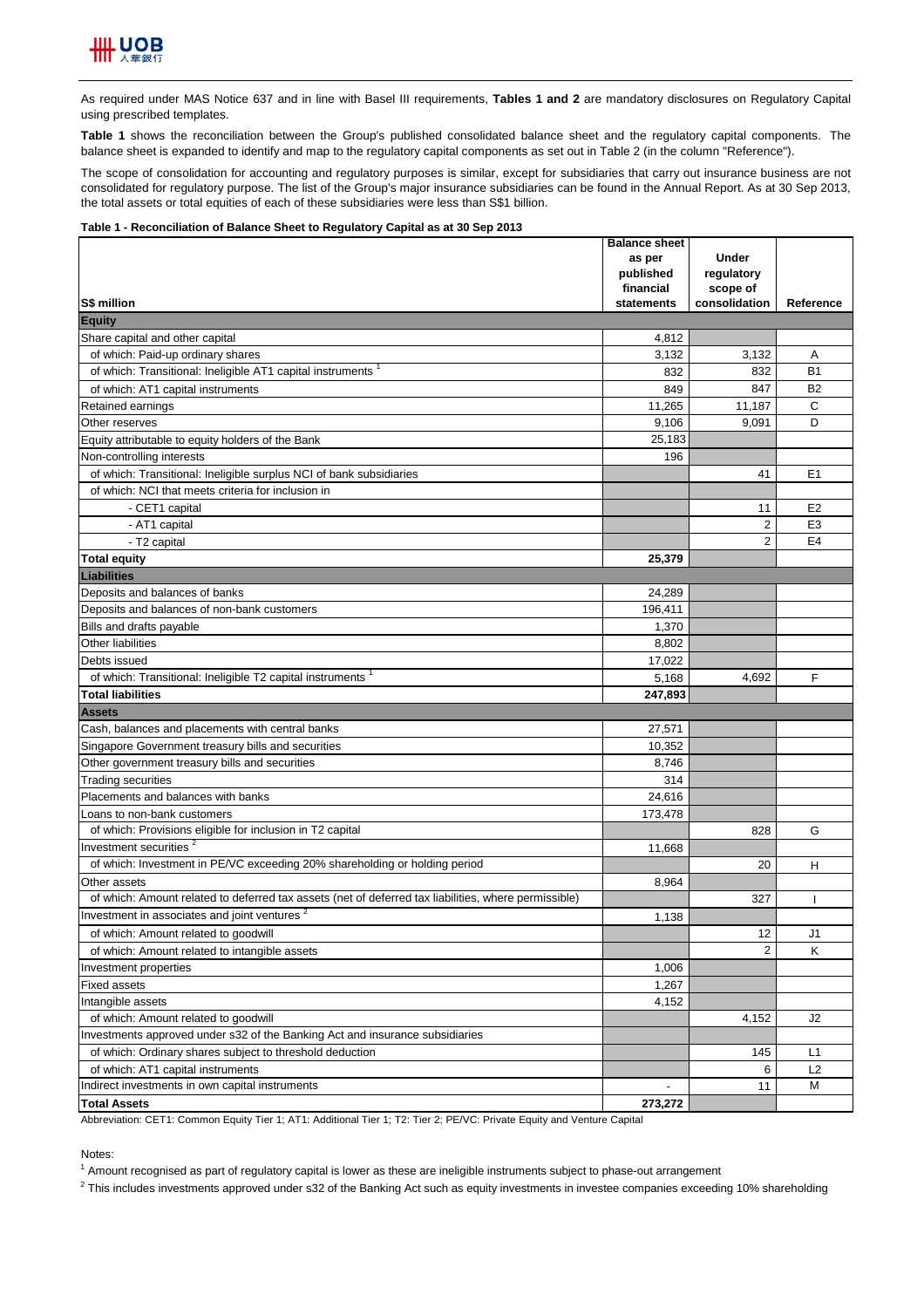

**Table 2** lists the regulatory capital components and the corresponding regulatory adjustments. The columns: (a) '**Amount**' refers to components of capital calculated in accordance with MAS Notice 637, effective 1 Jan 2013, (b) '**Amount subject to Pre-Basel III Treatment**' refers to components of capital that are on transitional arrangement, otherwise would be fully applied towards the relevant tier of capital, and (c) '**Source**' provides link to Table 1 by way of alphabetic / alphanumeric references, and cross-reference within the table by way of row number. Regulatory adjustments that are deducted against capital are reflected as positive numbers. Amounts less than \$500,000 in absolute terms are shown as "0".

### **Table 2 - Capital Components as at 30 Sep 2013**

|                         |                                                                                                    |               | <b>Amount</b><br>subject to |                  |
|-------------------------|----------------------------------------------------------------------------------------------------|---------------|-----------------------------|------------------|
|                         |                                                                                                    |               | Pre-Basel III               |                  |
|                         | S\$ million                                                                                        | <b>Amount</b> | <b>Treatment</b>            | <b>Source</b>    |
|                         | Common Equity Tier 1 capital: instruments and reserves                                             |               |                             |                  |
| $\vert$ 1               | Paid-up ordinary shares and share premium (if applicable)                                          | 3,132         |                             | Α                |
| $\overline{2}$          | Retained earnings                                                                                  | 11,187        |                             | C                |
| $3^{\sharp}$            | Accumulated other comprehensive income and other disclosed reserves                                | 9,091         |                             | D                |
| $\overline{\mathbf{4}}$ | Directly issued capital subject to phase out from CET1                                             |               |                             |                  |
|                         | (only applicable to non-joint stock companies)                                                     |               |                             |                  |
| 5                       | Minority interest that meets criteria for inclusion                                                | 52            | (41)                        | $E1 + E2, -E1$   |
| $\,$ 6                  | Common Equity Tier 1 capital before regulatory adjustments                                         | 23,462        |                             |                  |
|                         | Common Equity Tier 1 capital: regulatory adjustments                                               |               |                             |                  |
| $\overline{7}$          | Valuation adjustment pursuant to Part VIII of MAS Notice 637                                       |               |                             |                  |
| $\bf{8}$                | Goodwill, net of associated deferred tax liability                                                 |               | 4,164                       | $J1+J2$          |
| $9^{\#}$                | Intangible assets, net of associated deferred tax liability                                        |               | 2                           | Κ                |
| $10^{#}$                | Deferred tax assets that rely on future profitability                                              |               | 327                         |                  |
| 11                      | Cash flow hedge reserve                                                                            |               |                             |                  |
| 12                      | Shortfall of TEP relative to EL under IRBA                                                         |               |                             |                  |
| 13                      | Increase in equity capital resulting from securitisation transactions                              |               |                             |                  |
| 14                      | Unrealised fair value gains/losses on financial liabilities and derivative liabilities             |               |                             |                  |
|                         | arising from changes in own credit risk                                                            |               |                             |                  |
| 15                      | Defined benefit pension fund assets, net of associated deferred tax liability                      |               |                             |                  |
| 16                      | Investments in own shares                                                                          | 11            |                             | М                |
| 17                      | Reciprocal cross-holdings in ordinary shares of financial institutions                             |               |                             |                  |
| 18                      | Capital investments in ordinary shares of unconsolidated financial institutions                    |               |                             |                  |
|                         | in which Reporting Bank does not hold a major stake                                                |               |                             |                  |
| $19^{#}$                | Investments in ordinary shares of unconsolidated major stake companies                             |               | 145                         | L1               |
|                         | approved under s32 of Banking Act (including insurance subsidiaries)                               |               |                             |                  |
|                         | (amount above 10% threshold)                                                                       |               |                             |                  |
| $20^{#}$                | Mortgage servicing rights (amount above 10% threshold)                                             |               |                             |                  |
| 21 <sup>#</sup>         | Deferred tax assets arising from temporary differences                                             |               |                             |                  |
|                         | (amount above 10% threshold, net of related tax liability)                                         |               |                             |                  |
| 22                      | Amount exceeding the 15% threshold                                                                 |               |                             |                  |
| $23^{\rm #}$            | of which: investments in ordinary shares of unconsolidated major stake companies                   |               |                             |                  |
|                         | approved under s32 of Banking Act (including insurance subsidiaries)                               |               |                             |                  |
| $24^{\#}$               | of which: mortgage servicing rights                                                                |               |                             |                  |
| $25^{\rm \#}$           | of which: deferred tax assets arising from temporary differences                                   |               |                             |                  |
| 26                      | National specific regulatory adjustments                                                           |               |                             |                  |
| 26A                     | PE/VC investments in the form of ordinary shares, in excess of 20%                                 |               | 19                          | Н                |
|                         | of such capital investments                                                                        |               |                             |                  |
| 26B                     | PE/VC investments held beyond the relevant holding periods set out in MAS Notice 630               |               | $\mathbf{1}$                | Н                |
| 26C                     | Capital deficits in subsidiaries and associates that are regulated financial institutions          |               |                             |                  |
| 26D                     | Any other items which the Authority may specify                                                    |               |                             |                  |
| 27                      | Regulatory adjustments applied in calculation of CET1 Capital due to insufficient                  | 2,897         |                             | shortfall of row |
|                         | AT1 Capital to satisfy required deductions                                                         |               |                             | 36 over row 43   |
| 28                      | Total regulatory adjustments to CET1 Capital                                                       | 2,908         |                             |                  |
| 29                      | Common Equity Tier 1 capital (CET1)                                                                | 20,554        |                             |                  |
|                         | Additional Tier 1 capital: instruments                                                             |               |                             |                  |
| 30                      | AT1 capital instruments and share premium (if applicable)                                          | 847           |                             | B <sub>2</sub>   |
| 31                      | of which: classified as equity under the Accounting Standards                                      | 847           |                             |                  |
| 32                      | of which: classified as liabilities under the Accounting Standards                                 |               |                             |                  |
| 33                      | Transitional: Ineligible capital instruments (pursuant to paragraphs 6.5.3 and 6.5.4)              | 832           |                             | B1               |
| 34                      | AT1 capital instruments issued by fully-consolidated subsidiaries that meet criteria for inclusion | 2             |                             | E <sub>3</sub>   |
| 35                      | of which: instruments issued by subsidiaries subject to phase out                                  |               |                             |                  |
| 36                      | Additional Tier 1 capital before regulatory adjustments                                            | 1,681         |                             |                  |
|                         | Additional Tier 1 capital: regulatory adjustments                                                  |               |                             |                  |
| 37                      | Investments in own AT1 capital instruments                                                         | 0             |                             | M                |
| 38                      | Reciprocal cross-holdings in AT1 capital instruments of financial institutions                     |               |                             |                  |
| 39                      | Capital investments in AT1 capital instruments of unconsolidated financial institutions            |               |                             |                  |
|                         | in which Reporting Bank does not hold a major stake                                                |               |                             |                  |
|                         |                                                                                                    |               |                             |                  |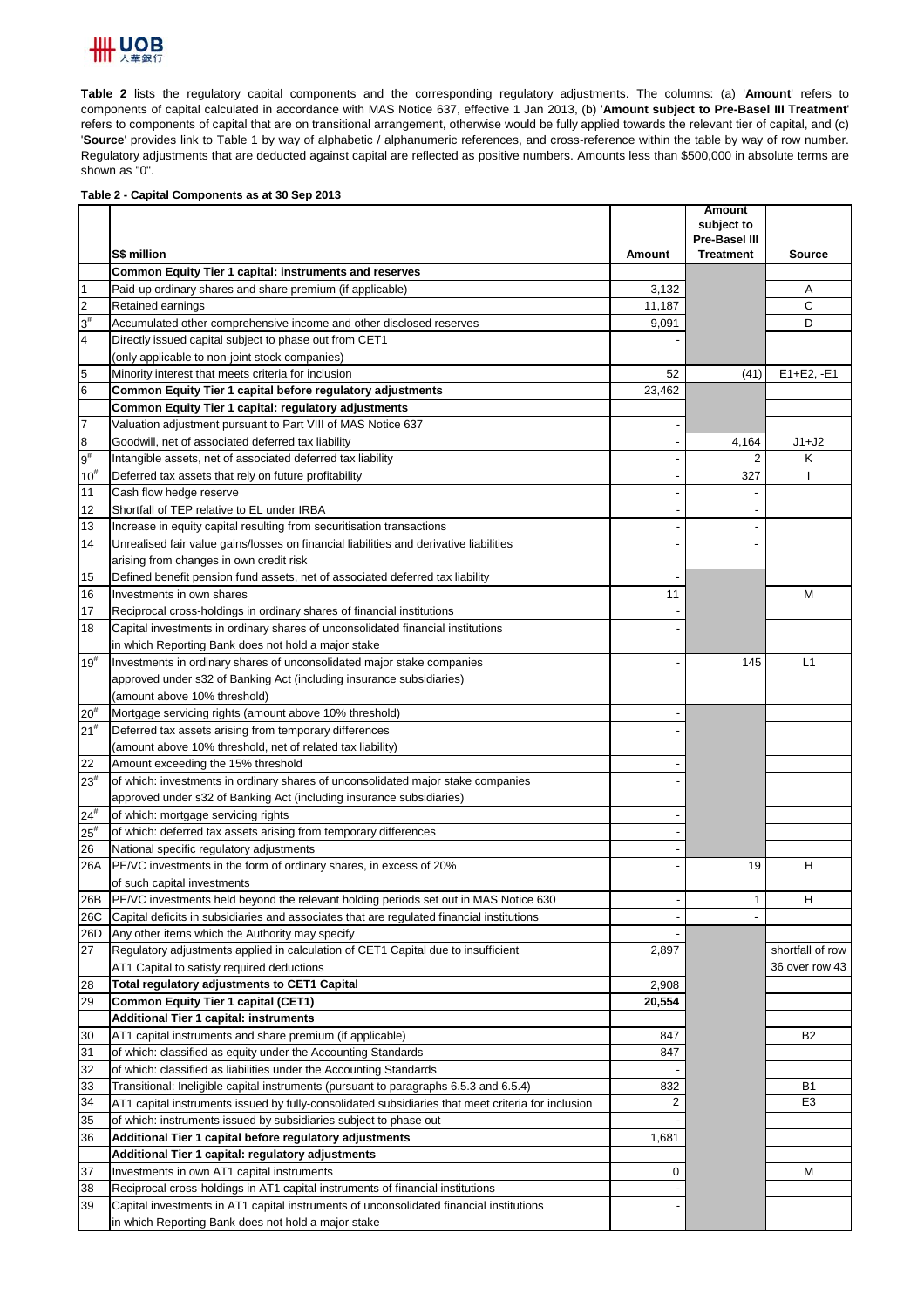

# **Table 2 - Capital Components as at 30 Sep 2013**

|                   |                                                                                                                                                     |              | <b>Amount</b><br>subject to<br>Pre-Basel III |                     |
|-------------------|-----------------------------------------------------------------------------------------------------------------------------------------------------|--------------|----------------------------------------------|---------------------|
| $40^{\texttt{#}}$ | S\$ million<br>Investments in AT1 capital instruments of unconsolidated major stake companies                                                       | Amount<br>3  | <b>Treatment</b><br>3                        | <b>Source</b><br>L2 |
|                   | approved under s32 of Banking Act (including insurance subsidiaries)                                                                                |              |                                              |                     |
| 41                | National specific regulatory adjustments                                                                                                            | 4,575        |                                              |                     |
| 41A               | <b>PE/VC</b> investments in the form of AT1 capital instruments, in excess of 20%                                                                   |              |                                              |                     |
|                   | of such capital investments                                                                                                                         |              |                                              |                     |
| 41B               | Any other items which the Authority may specify                                                                                                     |              |                                              |                     |
|                   | 41C Regulatory adjustments applied to AT1 Capital in respect of amounts                                                                             | 4,575        |                                              |                     |
|                   | subject to pre-Basel III treatment                                                                                                                  |              |                                              |                     |
|                   | of which: Goodwill, net of associated deferred tax liability                                                                                        | 4,164        |                                              | row 8 at 100%       |
|                   | of which: Intangible assets, net of associated deferred tax liability                                                                               | 2            |                                              | row 9 at 100%       |
|                   | of which: Deferred tax assets that rely on future profitability                                                                                     | 327          |                                              | row 10 at 100%      |
|                   | of which: Cash flow hedge reserve                                                                                                                   |              |                                              |                     |
|                   | of which: Increase in equity capital resulting from securitisation transactions                                                                     |              |                                              |                     |
|                   | of which: Unrealised fair value gains/losses on financial liabilities and derivative liabilities                                                    |              |                                              |                     |
|                   | arising from changes in own credit risk                                                                                                             |              |                                              |                     |
|                   | of which: Shortfall of TEP relative to EL under IRBA                                                                                                |              |                                              |                     |
|                   | of which: PE/VC investments in the form of ordinary shares, in excess of 20%                                                                        | 9            |                                              | row 26A at 50%      |
|                   | of such capital investments                                                                                                                         |              |                                              |                     |
|                   | of which: PE/VC investments held beyond the relevant holding periods set out in                                                                     | 1            |                                              | row 26B at 50%      |
|                   | MAS Notice 630                                                                                                                                      |              |                                              |                     |
|                   | of which: Capital deficits in subsidiaries and associates that are regulated financial institutions                                                 |              |                                              |                     |
|                   | of which: Investments in ordinary shares of unconsolidated major stake companies                                                                    | 73           |                                              | row 19 at 50%       |
|                   | approved under s32 of Banking Act (incl insurance subsidiaries)                                                                                     |              |                                              |                     |
|                   | of which: PE/VC investments in the form of Tier 2 capital instruments, in excess of 20%                                                             |              |                                              |                     |
|                   | of such capital investments                                                                                                                         |              |                                              |                     |
|                   | of which: Investments in Tier 2 capital instruments of unconsolidated major stake companies                                                         |              |                                              |                     |
| 42                | approved under s32 of Banking Act (incl insurance subsidiaries)<br>Regulatory adjustments applied in calculation of AT1 Capital due to              |              |                                              |                     |
|                   |                                                                                                                                                     |              |                                              |                     |
| 43                | insufficient Tier 2 Capital to satisfy required deductions<br>Total regulatory adjustments to Additional Tier 1 capital                             | 4,578        |                                              |                     |
| 44                | Additional Tier 1 capital (AT1)                                                                                                                     |              |                                              | floored at zero     |
| 45                | Tier 1 capital (T1 = CET1 + AT1)                                                                                                                    | 20,554       |                                              |                     |
|                   | Tier 2 capital: instruments and provisions                                                                                                          |              |                                              |                     |
| 46                | Tier 2 capital instruments and share premium (if applicable)                                                                                        |              |                                              |                     |
| 47                | Transitional: Ineligible capital instruments (pursuant to paragraphs 6.5.3 and 6.5.4)                                                               | 4,692        |                                              | F                   |
| 48                | Tier 2 capital instruments issued by fully-consolidated subsidiaries that meet criteria for inclusion                                               | 2            |                                              | E4                  |
| 49                | of which: instruments issued by subsidiaries subject to phase out                                                                                   |              |                                              |                     |
| 50                | Provisions                                                                                                                                          | 828          |                                              | G                   |
| 51                | Tier 2 capital before regulatory adjustments                                                                                                        | 5,522        |                                              |                     |
|                   | Tier 2 capital: regulatory adjustments                                                                                                              |              |                                              |                     |
| 52                | Investments in own Tier 2 instruments                                                                                                               | 0            |                                              | M                   |
| 53                | Reciprocal cross-holdings in Tier 2 capital instruments of financial institutions                                                                   |              |                                              |                     |
| 54                | Capital investments in Tier 2 capital instruments of unconsolidated financial institutions                                                          |              |                                              |                     |
|                   | in which Reporting Bank does not hold a major stake                                                                                                 |              |                                              |                     |
| $55^{\rm \#}$     | Investments in Tier 2 capital instruments of unconsolidated major stake companies                                                                   |              |                                              |                     |
|                   | approved under s32 of Banking Act (including insurance subsidiaries)                                                                                |              |                                              |                     |
| 56                | National specific regulatory adjustments                                                                                                            | 85           |                                              |                     |
| 56A               | PE/VC investments in the form of Tier 2 capital instruments, in excess of 20%                                                                       |              |                                              |                     |
|                   | of such capital investments                                                                                                                         |              |                                              |                     |
| 56B               | Any other items which the Authority may specify                                                                                                     |              |                                              |                     |
| 56C               | Regulatory adjustments applied to Tier 2 Capital in respect of amounts                                                                              | 85           |                                              |                     |
|                   | subject to pre-Basel III treatment                                                                                                                  |              |                                              |                     |
|                   | of which: Shortfall of TEP relative to EL under IRBA<br>of which: PE/VC investments in the form of ordinary shares, in excess of 20%                | 9            |                                              | row 26A at 50%      |
|                   |                                                                                                                                                     |              |                                              |                     |
|                   | of such capital investments<br>of which: PE/VC investments held beyond the relevant holding periods set out in                                      | $\mathbf{1}$ |                                              | row 26B at 50%      |
|                   | MAS Notice 630                                                                                                                                      |              |                                              |                     |
|                   |                                                                                                                                                     |              |                                              |                     |
|                   | of which: Capital deficits in subsidiaries and associates that are regulated financial institutions                                                 | 73           |                                              | row 19 at 50%       |
|                   | of which: Investments in ordinary shares of unconsolidated major stake companies<br>approved under s32 of Banking Act (incl insurance subsidiaries) |              |                                              |                     |
|                   | of which: PE/VC investments in the form of AT1 capital instruments, in excess of 20%                                                                |              |                                              |                     |
|                   | of such capital investments                                                                                                                         |              |                                              |                     |
|                   |                                                                                                                                                     |              |                                              |                     |